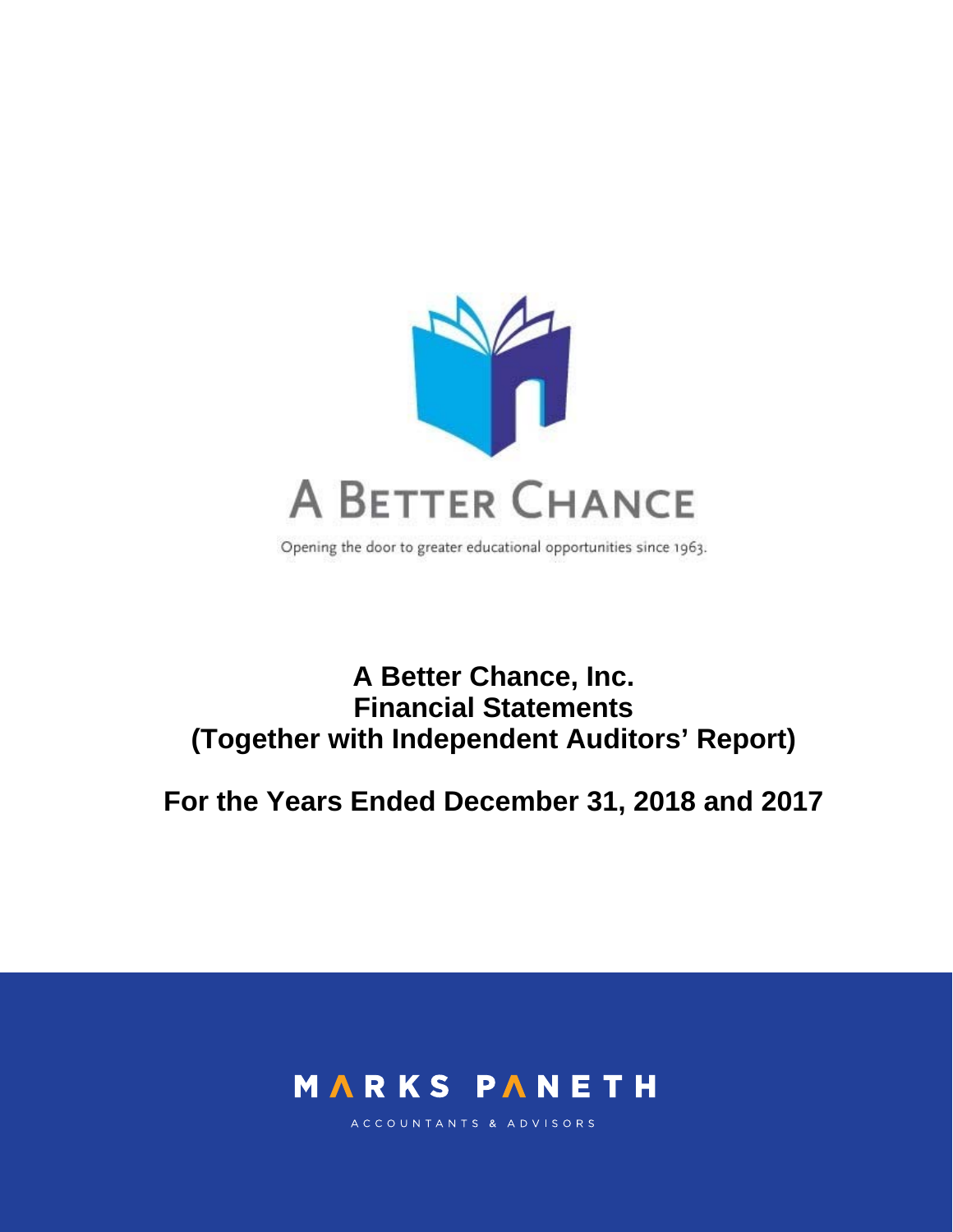# A BETTER CHANCE, INC.

# **FINANCIAL STATEMENTS** (Together with Independent Auditors' Report)

# FOR THE YEARS ENDED DECEMBER 31, 2018 AND 2017

# **CONTENTS**

# Page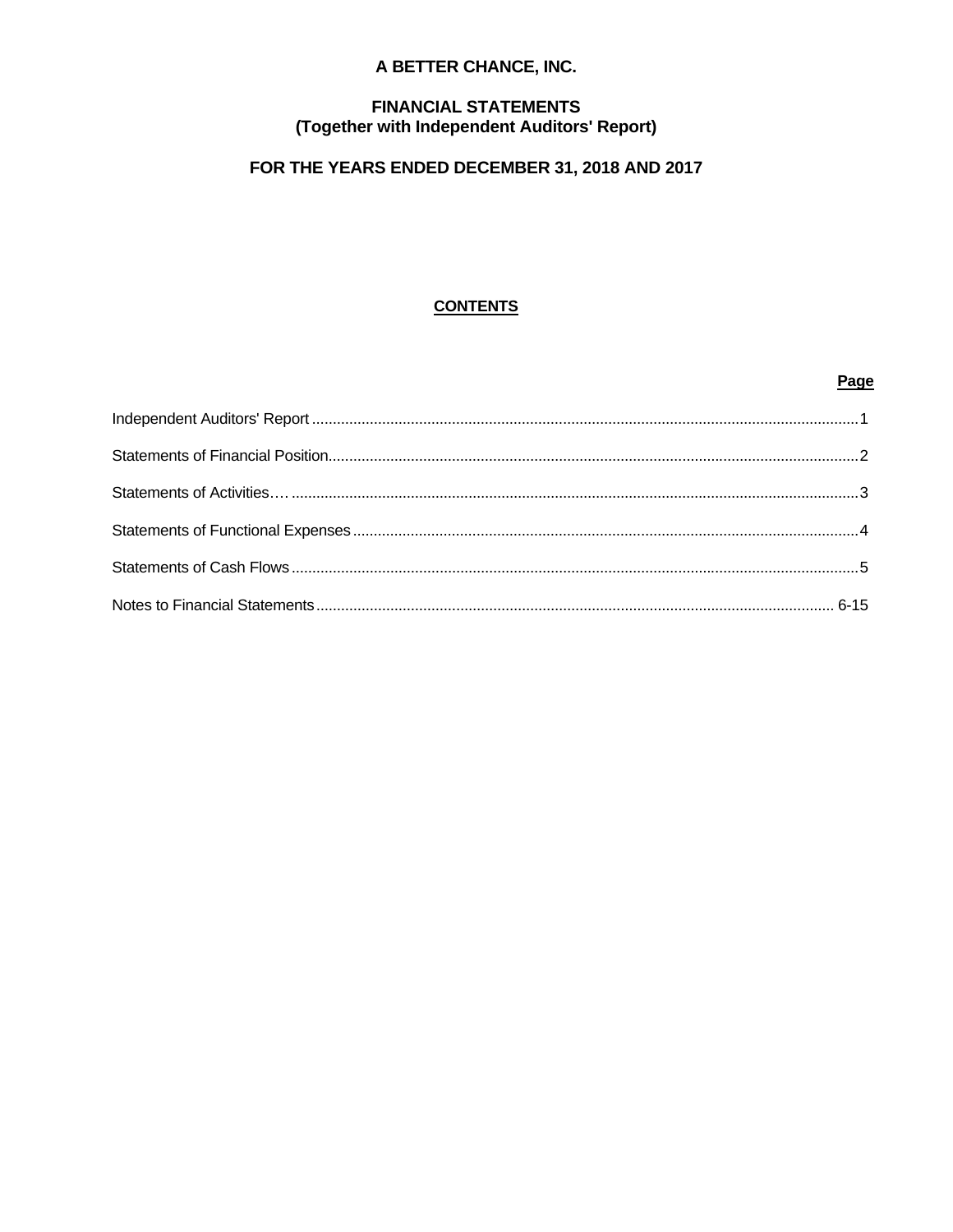Marks Paneth LLP 685 Third Avenue New York, NY 10017 P 212.503.8800 F 212.370.3759 markspaneth.com

# **INDEPENDENT AUDITORS' REPORT**

To the Board of Directors of A Better Chance, Inc.

We have audited the accompanying financial statements of A Better Chance, Inc. (the "Organization"), which comprise the statements of financial position as of December 31, 2018 and 2017, and the related statements of activities, functional expenses and cash flows for the years then ended, and the related notes to the financial statements.

#### *Management's Responsibility for the Financial Statements*

Management is responsible for the preparation and fair presentation of these financial statements in accordance with accounting principles generally accepted in the United States of America; this includes the design, implementation, and maintenance of internal control relevant to the preparation and fair presentation of financial statements that are free from material misstatement, whether due to fraud or error.

#### *Auditors' Responsibility*

Our responsibility is to express an opinion on these financial statements based on our audits. We conducted our audits in accordance with auditing standards generally accepted in the United States of America. Those standards require that we plan and perform the audit to obtain reasonable assurance about whether the financial statements are free from material misstatement.

An audit involves performing procedures to obtain audit evidence about the amounts and disclosures in the financial statements. The procedures selected depend on the auditor's judgment, including the assessment of the risks of material misstatement of the financial statements, whether due to fraud or error. In making those risk assessments, the auditor considers internal control relevant to the entity's preparation and fair presentation of the financial statements in order to design audit procedures that are appropriate in the circumstances, but not for the purpose of expressing an opinion on the effectiveness of the entity's internal control. Accordingly, we express no such opinion. An audit also includes evaluating the appropriateness of accounting policies used and the reasonableness of significant accounting estimates made by management, as well as evaluating the overall presentation of the financial statements.

We believe that the audit evidence we have obtained is sufficient and appropriate to provide a basis for our audit opinion.

#### *Opinion*

In our opinion, the financial statements referred to above present fairly, in all material respects, the financial position of A Better Chance, Inc. as of December 31, 2018 and 2017, and the changes in its net assets and its cash flows for the years then ended in accordance with accounting principles generally accepted in the United States of America.

#### *Emphasis of Matter*

As discussed in Note 2M to the financial statements, during the year ended December 31, 2018, the Organization adopted Accounting Standards Update 2016-14, *Not-for-Profit Entities* (Topic 958) – *Presentation of Financial Statements of Not-for-Profit Entities*. Our opinion is not modified with respect to this matter.

Narks Paneth UP

New York, NY June 27, 2019

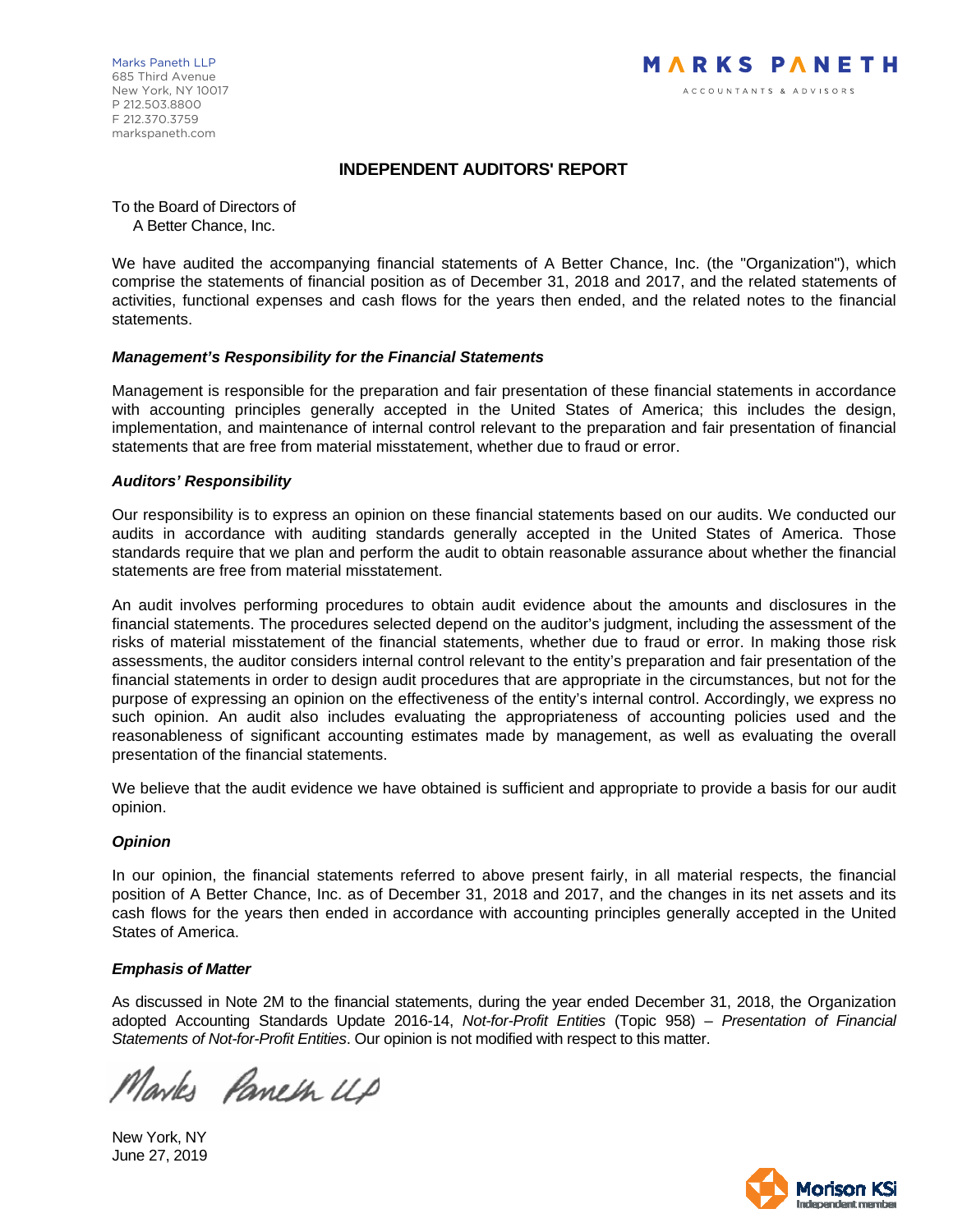# **A BETTER CHANCE, INC. STATEMENTS OF FINANCIAL POSITION AS OF DECEMBER 31, 2018 AND 2017**

|                                                          | 2018             | 2017             |
|----------------------------------------------------------|------------------|------------------|
| <b>ASSETS</b>                                            |                  |                  |
| Cash and cash equivalents (Notes 2C and 12)              | \$<br>336,006    | \$<br>388,244    |
| Grants and pledges receivable, net (Notes 2D and 4)      | 566,896          | 1,044,610        |
| Prepaid expenses and other assets                        | 67,020           | 41,107           |
| Investments, at fair value (Notes 2F, 5 and 12)          | 9,861,979        | 10,973,610       |
| Property and equipment, net (Notes 2E and 6)             | 12,899           | 31,282           |
| Beneficial interest in perpetual trust (Notes 2K and 11) | 953,020          | 1,093,373        |
| <b>TOTAL ASSETS</b>                                      | \$<br>11,797,820 | \$<br>13,572,226 |
| <b>LIABILITIES</b>                                       |                  |                  |
| Accounts payable and accrued expenses                    | \$<br>151,990    | \$<br>181,714    |
| Accrued vacation                                         | 87,503           | 87,354           |
| Bank lines of credit (Note 7)                            | 1,754,000        | 1,454,000        |
| Deferred rent (Note 10)                                  | 107,751          | 136,497          |
| Deferred revenue (Note 2G)                               | 239,034          | 207,461          |
| <b>TOTAL LIABILITIES</b>                                 | 2,340,278        | 2,067,026        |
| <b>COMMITMENTS AND CONTINGENCIES (Note 10)</b>           |                  |                  |
| <b>NET ASSETS (Note 2B)</b>                              |                  |                  |
| Without donor restrictions (Note 13)                     | (1,381,840)      | (1,312,625)      |
| With donor restrictions (Note 11)                        | 10,839,382       | 12,817,825       |
| <b>TOTAL NET ASSETS</b>                                  | 9,457,542        | 11,505,200       |
| <b>TOTAL LIABILITIES AND NET ASSETS</b>                  | \$<br>11,797,820 | \$<br>13,572,226 |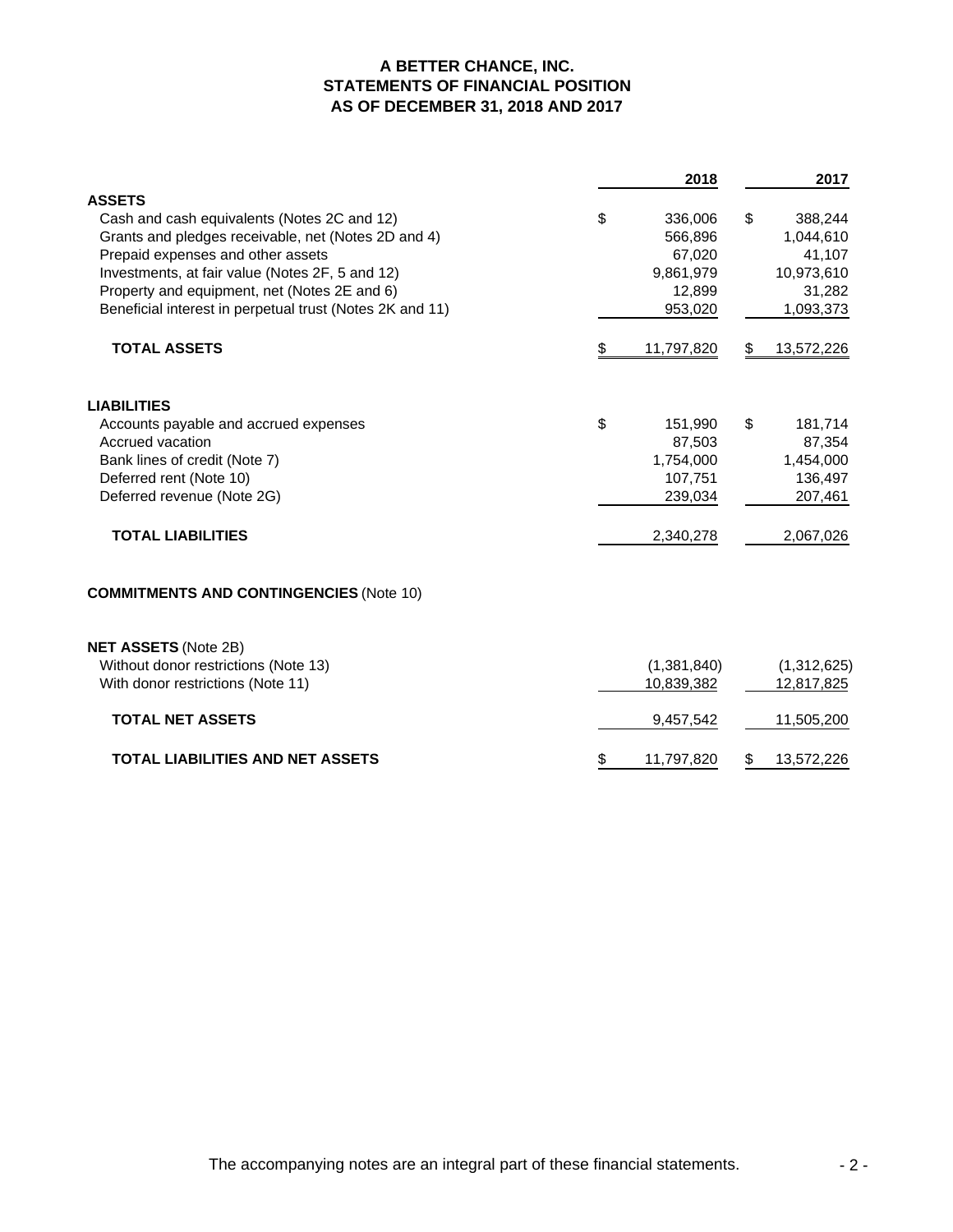#### **A BETTER CHANCE, INC. STATEMENTS OF ACTIVITIESFOR THE YEARS ENDED DECEMBER 31, 2018 AND 2017**

|                                                                     |                                             | For the Year Ended December 31, 2018 |                                          |    |                      |    | For the Year Ended December 31, 2017 |    |                                             |     |                                          |  |
|---------------------------------------------------------------------|---------------------------------------------|--------------------------------------|------------------------------------------|----|----------------------|----|--------------------------------------|----|---------------------------------------------|-----|------------------------------------------|--|
|                                                                     | <b>Without Donor</b><br><b>Restrictions</b> |                                      | <b>With Donor</b><br><b>Restrictions</b> |    | <b>Total</b><br>2018 |    | <b>Total</b><br>2017                 |    | <b>Without Donor</b><br><b>Restrictions</b> |     | <b>With Donor</b><br><b>Restrictions</b> |  |
| <b>OPERATING PUBLIC SUPPORT AND REVENUE:</b>                        |                                             |                                      |                                          |    |                      |    |                                      |    |                                             |     |                                          |  |
| Special events                                                      | \$                                          | 1,540,067                            | \$<br>$\overline{\phantom{a}}$           | \$ | 1,540,067            | \$ | 956,197                              | \$ | 956,197                                     | \$  |                                          |  |
| Less: costs of direct benefits to donors (Note 2I)                  |                                             | (65, 500)                            |                                          |    | (65,500)             |    | (91, 214)                            |    | (91, 214)                                   |     |                                          |  |
| Net revenues from special events                                    |                                             | 1,474,567                            |                                          |    | 1,474,567            |    | 864,983                              |    | 864,983                                     |     |                                          |  |
| Contributions and grants (Note 8)                                   |                                             | 1,048,375                            | 449,840                                  |    | 1,498,215            |    | 1,966,101                            |    | 1,222,911                                   |     | 743,190                                  |  |
| Contributions in-kind (Note 2H)                                     |                                             | 239,575                              |                                          |    | 239,575              |    | 31,812                               |    | 31,812                                      |     |                                          |  |
| School membership dues (Note 2G)                                    |                                             | 115,434                              |                                          |    | 115,434              |    | 174,935                              |    | 174,935                                     |     |                                          |  |
| Registration fees and other                                         |                                             | 30,531                               |                                          |    | 30,531               |    | 161,038                              |    | 161,038                                     |     |                                          |  |
| Board appropriations (Note 11):                                     |                                             |                                      |                                          |    |                      |    |                                      |    |                                             |     |                                          |  |
| Accumulated endowment earnings to operations                        |                                             | 200,000                              | $\blacksquare$                           |    | 200,000              |    | 500,000                              |    | 500,000                                     |     |                                          |  |
| Interest and dividends to operations                                |                                             | 218,345                              |                                          |    | 218,345              |    | 195,055                              |    | 195,055                                     |     |                                          |  |
| Net assets released from restrictions (Notes 2B and 11)             |                                             | 1,210,646                            | (1,210,646)                              |    | $\sim$               |    |                                      |    | 583,519                                     |     | (583, 519)                               |  |
|                                                                     |                                             |                                      |                                          |    |                      |    |                                      |    |                                             |     |                                          |  |
| <b>TOTAL OPERATING PUBLIC SUPPORT AND REVENUE</b>                   |                                             | 4,537,473                            | (760, 806)                               |    | 3,776,667            |    | 3,893,924                            |    | 3,734,253                                   |     | 159,671                                  |  |
| <b>OPERATING EXPENSES (Note 2J):</b>                                |                                             |                                      |                                          |    |                      |    |                                      |    |                                             |     |                                          |  |
| Program services                                                    |                                             | 2,922,097                            |                                          |    | 2.922.097            |    | 3,011,755                            |    | 3,011,755                                   |     |                                          |  |
| Management and general                                              |                                             | 724,716                              |                                          |    | 724,716              |    | 832,621                              |    | 832,621                                     |     |                                          |  |
| Fundraising                                                         |                                             | 937,549                              | $\blacksquare$                           |    | 937,549              |    | 948,487                              |    | 948,487                                     |     |                                          |  |
| <b>TOTAL OPERATING EXPENSES</b>                                     |                                             | 4,584,362                            |                                          |    | 4,584,362            |    | 4,792,863                            |    | 4,792,863                                   |     |                                          |  |
| <b>CHANGE IN NET ASSETS FROM OPERATIONS</b>                         |                                             | (46, 889)                            | (760, 806)                               |    | (807, 695)           |    | (898, 939)                           |    | (1,058,610)                                 |     | 159,671                                  |  |
| <b>NON-OPERATING ACTIVITIES:</b>                                    |                                             |                                      |                                          |    |                      |    |                                      |    |                                             |     |                                          |  |
| Change in value of beneficial interest in perpetual trust (Note 2K) |                                             |                                      | (140, 353)                               |    | (140, 353)           |    | 93,504                               |    |                                             |     | 93,504                                   |  |
| Investment activity (Note 5)                                        |                                             | (22, 326)                            | (658, 939)                               |    | (681, 265)           |    | 1,479,101                            |    | (195)                                       |     | 1,479,296                                |  |
| Permanently restricted contribution repurposed (Note 11)            |                                             |                                      |                                          |    |                      |    |                                      |    | 2,000,000                                   |     | (2,000,000)                              |  |
| Board appropriations (Note 11):                                     |                                             |                                      |                                          |    |                      |    |                                      |    |                                             |     |                                          |  |
| Accumulated endowment earnings to operations                        |                                             |                                      | (200,000)                                |    | (200,000)            |    | (500,000)                            |    |                                             |     | (500,000)                                |  |
| Interest and dividends to operations                                |                                             |                                      | (218, 345)                               |    | (218, 345)           |    | (195, 055)                           |    |                                             |     | (195, 055)                               |  |
| TOTAL NON-OPERATING ACTIVITIES                                      |                                             | (22, 326)                            | (1, 217, 637)                            |    | (1, 239, 963)        |    | 877,550                              |    | 1,999,805                                   |     | (1, 122, 255)                            |  |
|                                                                     |                                             |                                      |                                          |    |                      |    |                                      |    |                                             |     |                                          |  |
| <b>CHANGE IN NET ASSETS (Note 13)</b>                               |                                             | (69, 215)                            | (1,978,443)                              |    | (2,047,658)          |    | (21, 389)                            |    | 941,195                                     |     | (962, 584)                               |  |
| Net assets (deficit) - beginning of year                            |                                             | (1,312,625)                          | 12,817,825                               |    | 11,505,200           |    | 11,526,589                           |    | (2,253,820)                                 |     | 13,780,409                               |  |
| <b>NET ASSETS (DEFICIT) - END OF YEAR</b>                           | \$                                          | (1,381,840)                          | 10,839,382<br>\$                         | \$ | 9,457,542            | \$ | 11,505,200                           | \$ | (1,312,625)                                 | \$. | 12,817,825                               |  |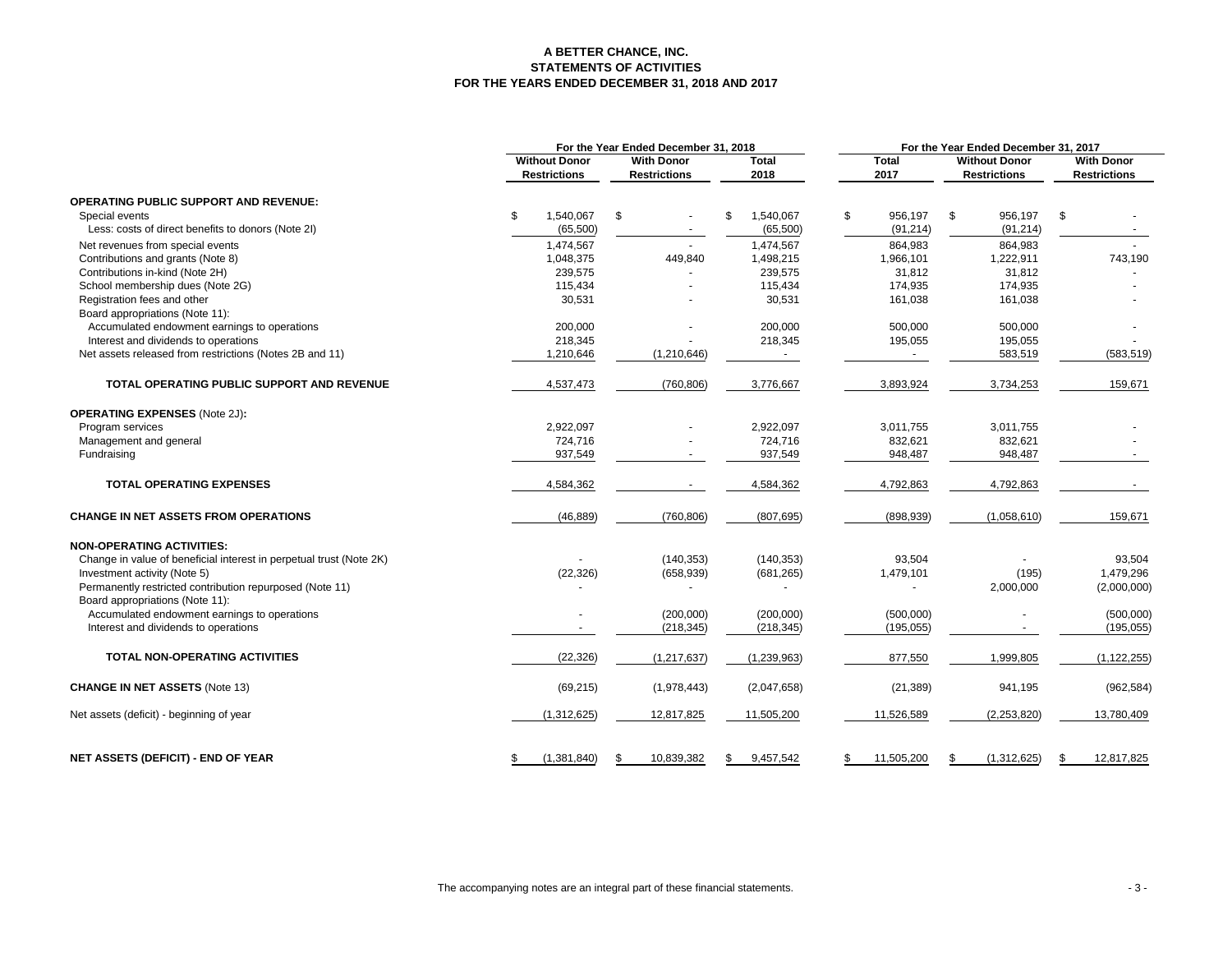#### **A BETTER CHANCE, INC. STATEMENTS OF FUNCTIONAL EXPENSESFOR THE YEARS ENDED DECEMBER 31, 2018 AND 2017**

|                                                                                       | For the Year Ended December 31, 2018 |                          |          |                            | For the Year Ended December 31, 2017          |     |                      |  |                      |                            |      |                              |                            |                                        |
|---------------------------------------------------------------------------------------|--------------------------------------|--------------------------|----------|----------------------------|-----------------------------------------------|-----|----------------------|--|----------------------|----------------------------|------|------------------------------|----------------------------|----------------------------------------|
|                                                                                       |                                      |                          |          | <b>Supporting Services</b> |                                               |     |                      |  |                      |                            |      |                              | <b>Supporting Services</b> |                                        |
|                                                                                       | Program<br><b>Services</b>           | Management<br>General    | and      | Fundraising                | <b>Total</b><br>Supporting<br><b>Services</b> |     | <b>Total</b><br>2018 |  | <b>Total</b><br>2017 | Program<br><b>Services</b> |      | Management<br>and<br>General | Fundraising                | Total<br>Supporting<br><b>Services</b> |
| Personnel service costs                                                               | .403.320<br>\$.                      | 147.696<br>- \$          |          | 396,407                    | 544.103<br>- \$                               |     | .947.423             |  | 2,046,249            | 1,419,572<br>- \$          | - \$ | 180,929                      | 445.748<br>- \$            | 626,677                                |
| Payroll taxes and benefits (Note 9)                                                   | 276,762                              | 29,691                   |          | 76,671                     | 106,362                                       |     | 383,124              |  | 435,939              | 305,830                    |      | 36,132                       | 93,977                     | 130,109                                |
| Printing and publications                                                             | 15,852                               | 13,101                   |          | 20,396                     | 33,497                                        |     | 49,349               |  | 41,566               | 17,419                     |      | 3,429                        | 20,718                     | 24,147                                 |
| Postage and shipping                                                                  | 6,736                                | 16,756                   |          | 7,115                      | 23,871                                        |     | 30,607               |  | 21,049               | 6,995                      |      | 6,064                        | 7,990                      | 14,054                                 |
| Professional fees                                                                     |                                      |                          |          |                            |                                               |     |                      |  |                      |                            |      |                              |                            |                                        |
| (Includes in-kind of \$131,375 and \$1,375 in 2018 and 2017, respectively) (Note 2H)  | 113,148                              | 281,433                  |          | 178,902                    | 460,335                                       |     | 573,483              |  | 368,395              | 110,288                    |      | 115,905                      | 142,202                    | 258,107                                |
| Rent and utilities (Note 10)                                                          | 300,615                              | 29,209                   |          | 69,286                     | 98,495                                        |     | 399,110              |  | 379,227              | 275,069                    |      | 26,929                       | 77,229                     | 104,158                                |
| Telephone/telecommunications                                                          | 6,136                                |                          | 6,370    | 309                        | 6,679                                         |     | 12,815               |  | 46,027               | 25,564                     |      | 12,052                       | 8.411                      | 20,463                                 |
| Equipment purchases and rentals (Note 10)                                             | 79,809                               |                          | 9,640    | 31,106                     | 40,746                                        |     | 120,555              |  | 45,321               | 29,872                     |      | 3,823                        | 11,626                     | 15,449                                 |
| Office supplies                                                                       | 25,768                               |                          | 7,500    | 1,184                      | 8,684                                         |     | 34,452               |  | 44,387               | 21,250                     |      | 22,047                       | 1,090                      | 23,137                                 |
| Insurance                                                                             | 22.844                               |                          | 3,205    | 6.646                      | 9.851                                         |     | 32.695               |  | 37,526               | 25,309                     |      | 2,902                        | 9.315                      | 12,217                                 |
| Recruiting                                                                            | 1,771                                | $\overline{\phantom{a}}$ |          | 57,800                     | 57,800                                        |     | 59,571               |  | 38,813               | 20,969                     |      | 582                          | 17,262                     | 17,844                                 |
| Staff training and development                                                        | 4,459                                |                          | $\sim$   | 259                        |                                               | 259 | 4,718                |  | 4,086                | 3,738                      |      | 50                           | 298                        | 348                                    |
| Awards and financial assistance                                                       |                                      |                          |          |                            |                                               |     |                      |  |                      |                            |      |                              |                            |                                        |
| (Includes in-kind of \$108,200 and \$12,295 in 2018 and 2017, respectively) (Note 2H) | 177,994                              |                          | $\sim$   |                            | $\sim$                                        |     | 177,994              |  | 84,399               | 70,837                     |      | $\sim$                       | 13,562                     | 13,562                                 |
| Subscriptions and dues                                                                | 36,337                               |                          | 3,325    | 21,126                     | 24,451                                        |     | 60.788               |  | 71,470               | 47,312                     |      | 5.436                        | 18.722                     | 24,158                                 |
| Travel and meetings                                                                   |                                      |                          |          |                            |                                               |     |                      |  |                      |                            |      |                              |                            |                                        |
| (Includes in-kind of \$0 and \$18,142 in 2018 and 2017, respectively) (Note 2H)       | 353.229                              |                          | 2.386    | 12.799                     | 15.185                                        |     | 368.414              |  | 543.166              | 516.041                    |      | 14.007                       | 13.118                     | 27.125                                 |
| Interest expense                                                                      | 43,030                               | 5,850                    |          | 12,501                     | 18,351                                        |     | 61,381               |  | 86,099               | 57,718                     |      | 6,847                        | 21,534                     | 28,381                                 |
| Costs of direct benefits to donors (deducted below) (Note 2I)                         | $\sim$                               |                          | $\sim$   | 65,500                     | 65,500                                        |     | 65,500               |  | 91,214               | $\sim$                     |      | $\sim$                       | 91,214                     | 91,214                                 |
| Investment fees (Note 5) (deducted below)                                             | 51.029                               |                          | 5,554    | 12,291                     | 17,845                                        |     | 68,874               |  | 76,438               | 51,478                     |      | 6,034                        | 18,926                     | 24,960                                 |
| Depreciation and amortization (Note 6)                                                | 16,461                               |                          | 657      | 1,265                      | 1,922                                         |     | 18,383               |  | 21,922               | 19,249                     |      | 632                          | 2,041                      | 2,673                                  |
| <b>Bad debt</b>                                                                       |                                      | 129,566                  |          | 4,000                      | 133,566                                       |     | 133,566              |  | 366,627              | $\sim$                     |      | 366,627                      | $\sim$                     | 366,627                                |
| Miscellaneous                                                                         | 37,826                               | 38,331                   |          | 39,777                     | 78,108                                        |     | 115,934              |  | 110,595              | 38,723                     |      | 28,228                       | 43,644                     | 71,872                                 |
| Sub-total                                                                             | 2,973,126                            | 730,270                  |          | 1,015,340                  | 1,745,610                                     |     | 4,718,736            |  | 4,960,515            | 3,063,233                  |      | 838,655                      | 1,058,627                  | 1,897,282                              |
| Less: expenses deducted directly from revenues                                        |                                      |                          |          |                            |                                               |     |                      |  |                      |                            |      |                              |                            |                                        |
| on the statements of activities                                                       | (51,029)                             |                          | (5, 554) | (77, 791)                  | (83, 345)                                     |     | (134, 374)           |  | (167, 652)           | (51, 478)                  |      | (6,034)                      | (110, 140)                 | (116, 174)                             |
| <b>TOTAL EXPENSES</b>                                                                 | 2,922,097                            | 724,716                  |          | 937,549                    | 1,662,265<br>-\$                              |     | 4,584,362<br>s.      |  | 4,792,863            | 3,011,755<br>\$            |      | 832,621                      | 948,487<br>\$              | - \$<br>1,781,108                      |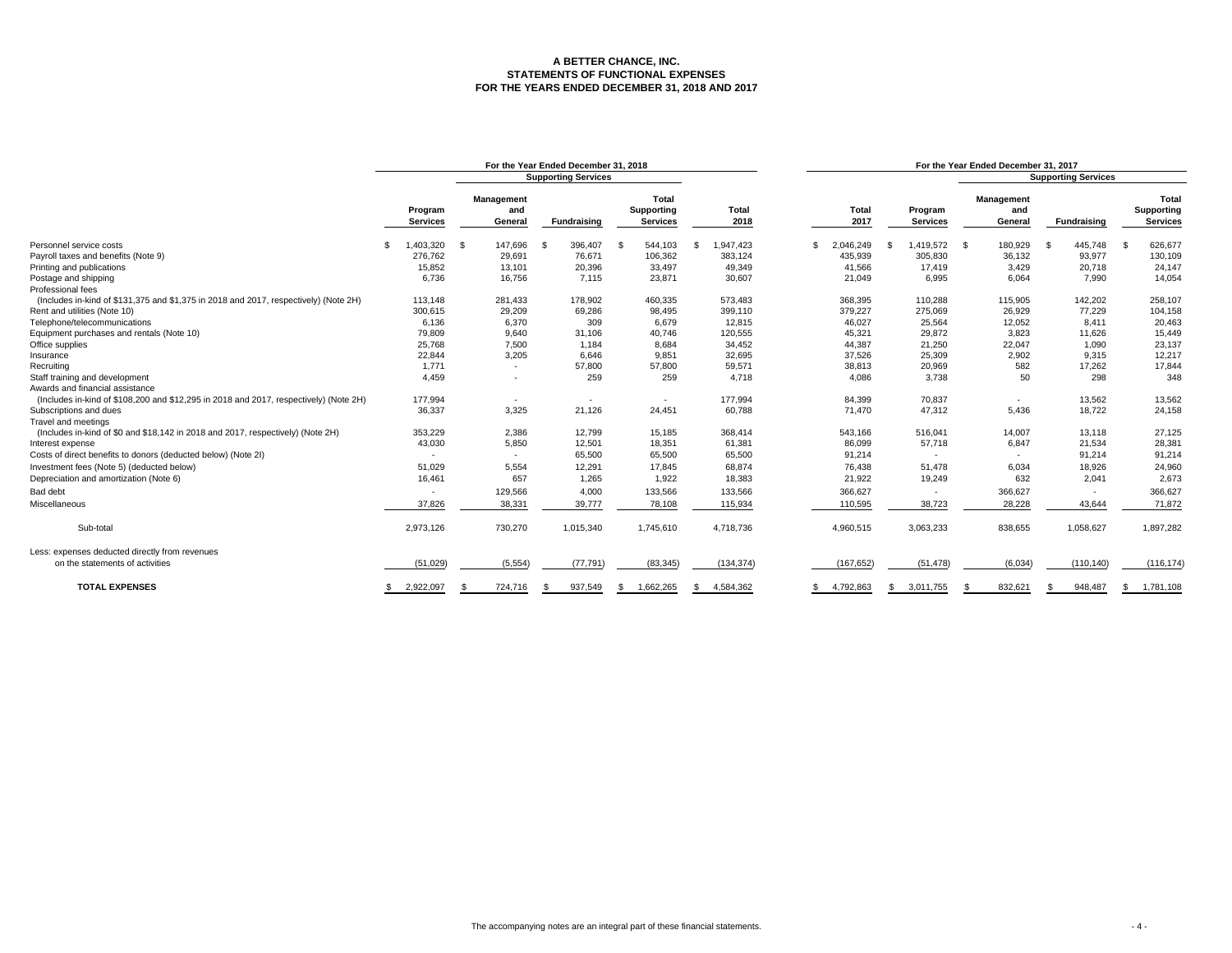# **A BETTER CHANCE, INC. STATEMENTS OF CASH FLOWS FOR THE YEARS ENDED DECEMBER 31, 2018 AND 2017**

|                                                           |                   | 2018        |                          | 2017        |
|-----------------------------------------------------------|-------------------|-------------|--------------------------|-------------|
| <b>CASH FLOWS FROM OPERATING ACTIVITIES:</b>              |                   |             |                          |             |
| Change in net assets                                      | \$                | (2,047,658) | \$                       | (21, 389)   |
| Adjustments to reconcile change in net assets to          |                   |             |                          |             |
| net cash used in operating activities:                    |                   |             |                          |             |
| Depreciation and amortization                             |                   | 18,383      |                          | 21,922      |
| Bad debt                                                  |                   | 133,566     |                          | 366,627     |
| Change in discount on grants and pledges receivable       |                   | (89)        |                          | (9,712)     |
| Unrealized loss (gain) on investments                     |                   | 1,194,231   |                          | (327, 509)  |
| Realized gain on investments                              |                   | (338, 459)  |                          | (984, 055)  |
| Change in value of beneficial interest in perpetual trust |                   | 140,353     |                          | (93, 504)   |
| Sub-total                                                 |                   | (899, 673)  |                          | (1,047,620) |
| Changes in operating assets and liabilities:              |                   |             |                          |             |
| Decrease (increase) in assets:                            |                   |             |                          |             |
| Grants and pledges receivable                             |                   | 344,237     |                          | 61,725      |
| Prepaid expenses and other assets                         |                   | (25, 913)   |                          | (1,689)     |
| Increase (decrease) in liabilities:                       |                   |             |                          |             |
| Accounts payable and accrued expenses                     |                   | (29, 724)   |                          | 36,277      |
| Accrued vacation                                          |                   | 149         |                          | (5,208)     |
| Deferred rent                                             |                   | (28, 746)   |                          | (25, 932)   |
| Deferred revenue                                          |                   | 31,573      |                          | 88,565      |
| <b>Net Cash Used in Operating Activities</b>              |                   | (608, 097)  |                          | (893, 882)  |
| <b>CASH FLOWS FROM INVESTING ACTIVITIES:</b>              |                   |             |                          |             |
| Proceeds from sale of investments                         |                   | 2,091,052   |                          | 5,429,591   |
| Purchase of investments                                   |                   | (1,835,193) |                          | (2,915,258) |
| Purchase of property and equipment                        |                   |             |                          | (4,700)     |
| <b>Net Cash Provided by Investing Activities</b>          |                   | 255,859     |                          | 2,509,633   |
| <b>CASH FLOWS FROM FINANCING ACTIVITIES:</b>              |                   |             |                          |             |
| Proceeds from bank lines of credit                        |                   | 500,000     |                          | 500,000     |
| Repayment of bank lines of credit                         |                   | (200,000)   |                          | (2,000,000) |
| Net Cash Provided by (Used in) Financing Activities       |                   | 300,000     |                          | (1,500,000) |
| NET (DECREASE) INCREASE IN CASH AND CASH EQUIVALENTS      |                   | (52, 238)   |                          | 115,751     |
| Cash and cash equivalents - beginning of year             |                   | 388,244     |                          | 272,493     |
|                                                           |                   |             |                          |             |
| CASH AND CASH EQUIVALENTS - END OF YEAR                   | \$                | 336,006     | $\frac{1}{2}$            | 388,244     |
| <b>Supplemental Disclosure of Cash Flow Information:</b>  |                   |             |                          |             |
| Cash paid during the year for interest                    | $\overline{\Phi}$ | 61,381      | $\overline{\mathcal{L}}$ | 86,099      |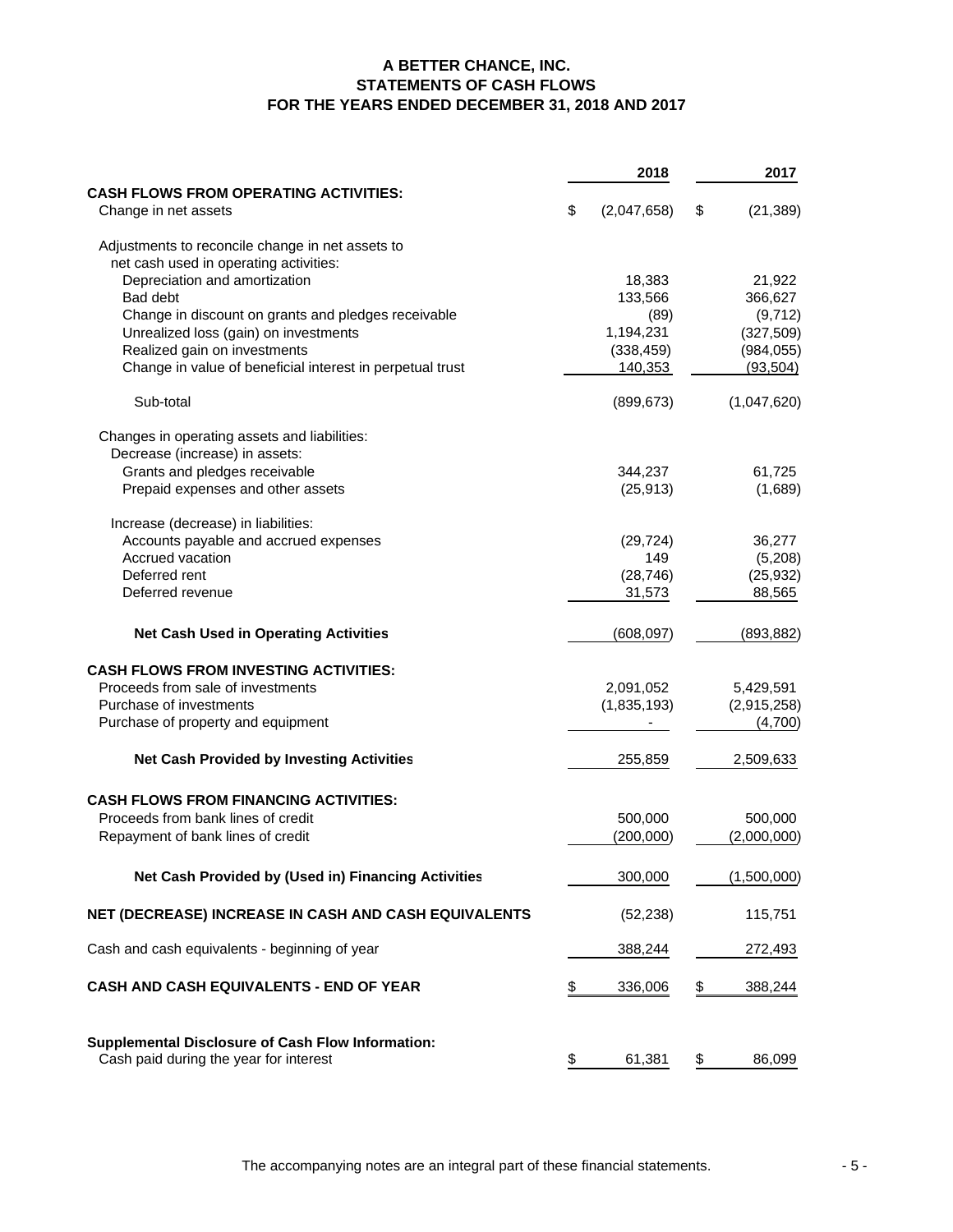## **NOTE 1** – **ORGANIZATION AND NATURE OF ACTIVITIES**

A Better Chance, Inc. (the "Organization") is a tax-exempt corporation under Section 501(c)(3) of the Internal Revenue Code. The Organization believes it is the oldest and only national organization of its kind changing the life trajectory for academically talented youth of color via access to rigorous and prestigious educational opportunities for students in grades 6-12. Its mission is to increase substantially the number of well-educated young people of color who are capable of assuming positions of responsibility and leadership in American society. It carries out this mission through its signature College Preparatory Schools Program ("CPSP"), which recruits, refers and places approximately 500 new students annually and supports more than 2,000 scholars at more than 350 member schools in 27 states. The Organization has been opening the doors to greater educational opportunities since 1963.

The Organization provides talented students of color with outstanding educational opportunities to enable them to fulfill their potential. Since its founding in 1963, the Organization has produced more than 15,000 alumni who have gone onto successful careers in business, medicine, education, politics, and the arts. These young people have not only bettered their own lives but have improved the lives of others through their contributions to society and their communities. With a modest budget, the Organization helps leverage over \$15 million in student financial aid provided by a national network of over 350 member schools. The Organization's alumni, with successful careers in business, medicine, education, politics and the arts, are the living product of the Organization's impact and program success.

The students served by the Organization are approximately 65% African-American, 15% Hispanic/Latino, 6% Asian-American, 1% Native American, and 13% who describe themselves as multi-racial. 40% of incoming Scholars for the school year 2017-2018 were from households making less than the national household median income. About 31% of the Organization's Scholars come from single-parent households. For these young people, the Organization offers an educational opportunity they would not have otherwise.

#### **NOTE 2** – **SUMMARY OF SIGNIFICANT ACCOUNTING POLICIES**

- A. The Organization's financial statements have been prepared on the accrual basis of accounting. The Organization adheres to accounting policies generally accepted in the United States of America ("U.S. GAAP").
- B. The Organization maintains its net assets under the following two classes:

#### Without Donor Restrictions

These represent resources received that have not been restricted by the donor and that have no time restrictions. Such resources are available for support of the Organization's operations over which the Board of Directors (the "Board") has discretionary control. The Board maintains a Board designated endowment fund in this net asset class as further described in Note 11.

#### With Donor Restrictions

These represent net assets resulting from contributions and other inflows of assets whose use by the Organization is limited by donor-imposed stipulations that either expire by the passage of time or can be fulfilled and removed by actions of the Organization, pursuant to those stipulations. In addition, earnings on endowment assets are classified as with donor restrictions until appropriated for operations by the Board. When such stipulations end or are fulfilled or endowment assets are appropriated for operations, such restricted net assets are reported in the statements of activities as net assets released from restrictions as to donor restrictions, or Board appropriations as to restrictions described by law. Net assets with donor restrictions that have been both earned and have had their restrictions met in the current year are recorded as net assets without donor restrictions.

There are also restricted net assets resulting from contributions and other inflows of assets whose use by the Organization is limited by donor-imposed stipulations that neither expire by the passage of time nor can be fulfilled or otherwise removed by actions of the Organization. These restricted net assets consist of endowments and the beneficial interest in perpetual trust as described in Note 11.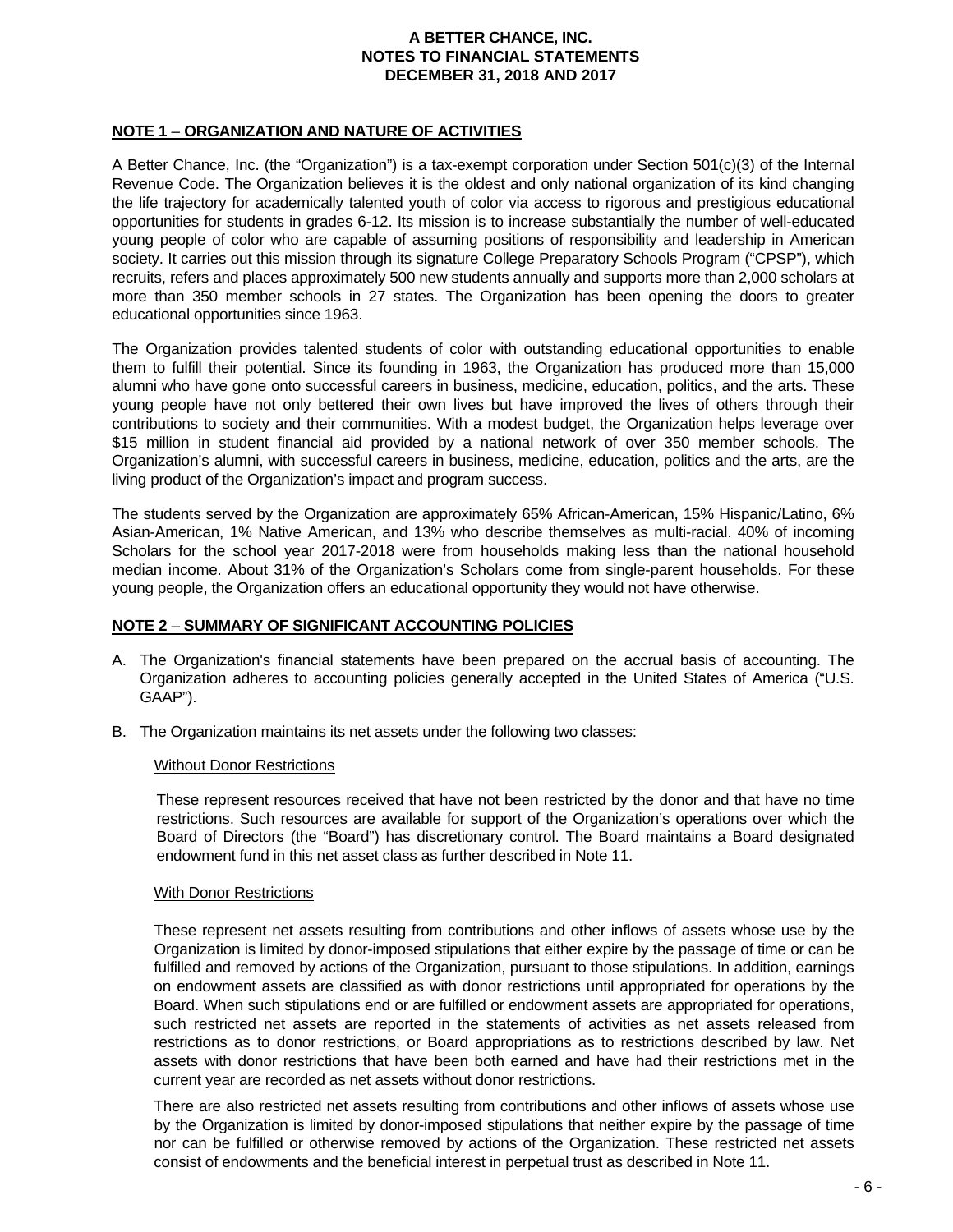## **NOTE 2** – **SUMMARY OF SIGNIFICANT ACCOUNTING POLICIES (Continued)**

- C. The Organization considers cash and cash equivalents to include highly liquid instruments with maturities of 90 days or less when acquired, except for money market funds held in the Organization's investment portfolio.
- D. Unconditional promises to give that are expected to be collected within one year are recorded at net realizable value. Unconditional promises to give that are expected to be collected in future years are recorded at the present value of their estimated future cash flows. The discounts on those amounts are computed using risk-adjusted interest rates applicable to the years in which the promises are received. Amortization of the discounts is included in contribution revenue. Conditional promises to give are not included as support until the conditions are substantially met.

Historically, the Organization has estimated its allowance for doubtful accounts pertaining to its grants and pledges receivable at a rate of approximately 8-10% of its gross receivable balance. Accordingly, as of December 31, 2018 and 2017, the Organization determined that an allowance for uncollectible grants and pledges receivable of approximately \$51,000 and \$98,000, respectively, was necessary. This determination is based on a combination of factors such as management's assessment of the creditworthiness of its donors, a review of individual accounts outstanding, and the aged basis of the receivables and historical experience.

- E. Property and equipment is stated at cost less accumulated depreciation and amortization. These amounts do not purport to represent replacement or realizable values. The Organization capitalizes all assets having a useful life of more than one year and a cost greater than \$2,500. Purchases below \$2,500 are expensed at the time of acquisition. Depreciation is provided on a straight-line basis over the estimated useful lives of the assets. Amortization of leasehold improvements is charged at the lesser of the life of the improvements or the lease.
- F. Investments are reported at fair value. Fair value is the price that would be received to sell an asset or paid to transfer a liability in an orderly transaction between market participants at the measurement date. See Note 5 for a discussion of fair value measurements.
- G. Membership dues collected in advance of the year to which they apply are recorded as deferred revenue.
- H. Contributions, including cash and in-kind contributions, are recorded as revenue in the period in which they are received. The Organization also receives contributed space and services that are an integral part of its operations. Contributed services and space amounting to \$239,575 and \$31,812 for the years ended December 31, 2018 and 2017, respectively, consists primarily of office space, financial assistance in the form of testing vouchers to waive testing fees and legal services that have been valued at the fair values that would have been incurred by the Organization to obtain them and are reported as revenue and expenses in the accompanying financial statements, because they met the criteria as prescribed by U.S. GAAP.
- I. The costs of direct benefit for special events include expenses for the benefit of the donor. For example, meals and facility rentals are considered direct costs of special events.
- J. The financial statements report certain categories of expenses that are attributed to more than one program or supporting function. Therefore, expenses require allocation on a reasonable basis that is consistently applied. The expenses that are allocated include occupancy costs, depreciation, professional services, office expenses, interest, and insurance which are allocated on the basis of estimates of time and effort.
- K. The Organization is the beneficiary of a perpetual trust held by a third-party trustee. The fair value of the Organization's beneficial interest in this trust is equal to the fair market value of the assets underlying the trust attributable to the Organization's interest. The assets consist primarily of equities, fixed income and short-term investments. The change in value of this trust is reflected within the net assets with donor restrictions class.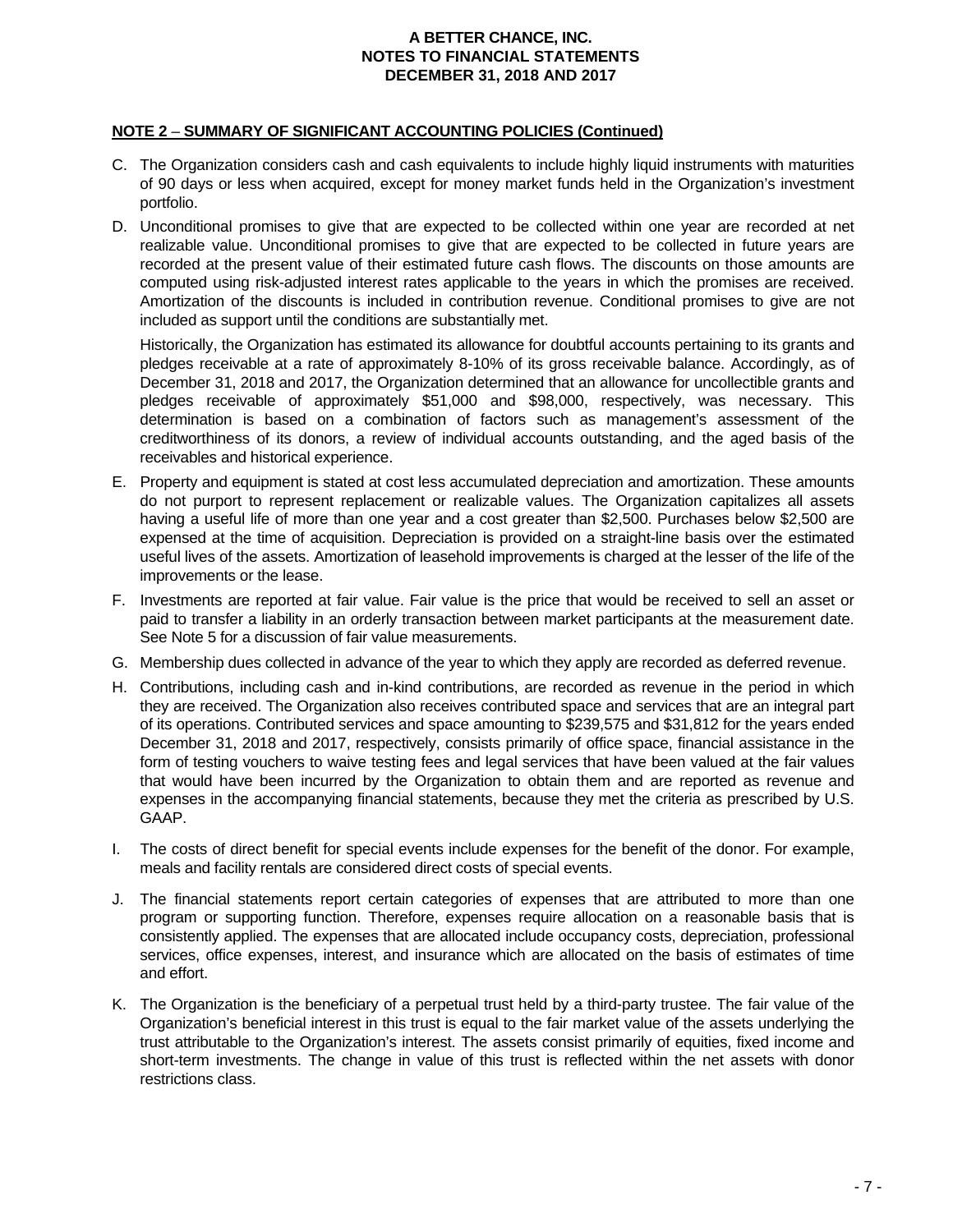# **NOTE 2** – **SUMMARY OF SIGNIFICANT ACCOUNTING POLICIES (Continued)**

- L. The preparation of financial statements in conformity with U.S. GAAP requires management to make estimates and assumptions that affect the reported amounts of assets and liabilities and disclosures at the date of the financial statements and the reported amounts of revenues and expenses during the reported period. Actual results could differ from those estimates.
- M. The Financial Accounting Standards Board ("FASB") Accounting Standards Update ("ASU") 2016-14, *Notfor-Profit Entities* (Topic 958) – *Presentation of Financial Statements of Not-for-Profit Entities*. ASU 2016- 14 addresses the complexity and understandability of net asset classification, deficiencies in information about liquidity and availability of resources, and the lack of consistency in the type of information provided about expenses. ASU 2016-14 was adopted by the Organization for the year ended December 31, 2018. Financial statements for the year ended December 31, 2017 were restated to conform to the current year presentation. These changes had no impact on the change in net assets for the year ended December 31, 2017. Specifically, ASU 2016-14 resulted in renaming amounts previously reported as unrestricted net assets as net assets without donor restrictions and temporarily restricted net assets as net assets with donor restrictions. In addition, required disclosures on liquidity and availability of resources were provided for the current year in Note 3.

## **NOTE 3 – LIQUIDITY AND AVAILABILITY OF RESOURCES FOR GENERAL EXPENDITURES**

The Organization had cash and cash equivalents of \$336,006 as of December 31, 2018. The Organization's objective is that the operating revenues of the Organization are exceeded by its operating expenses. The Organization also has investments of \$9,861,979 as of December 31, 2018. The investment endowment generates income, and this is used in the operations of the Organization. When the investment balance exceeds the donor restricted balance, the Board of Directors may elect to appropriate an amount in accordance with the conditions outlined in Note 11. In 2017, the Organization gained the donor's consent to appropriate funds from the investment endowment for the operating needs of the Organization. In the future, similar discussions could ensue regarding appropriation of funds from the endowment. In the event of a liquidity need, the Organization has access to two lines of credit totaling approximately \$3,900,000 of which \$1,754,000 has been drawn upon as of December 31, 2018.

As of December 31, 2018, the following table shows the total financial assets held by the Organization and the amounts of those financial assets that could readily be made available within one year of the statement of financial position date to meet general expenditures:

| <b>Total financial assets</b>                                                                     | \$<br>10.764.881         |
|---------------------------------------------------------------------------------------------------|--------------------------|
| Line of credit secured by money market funds                                                      | (600,000)                |
| Donor-imposed restrictions:<br>Investment endowment<br>Pledges not due within the next 12 months  | (9,104,956)<br>(170,000) |
| Net financial assets after donor-imposed restrictions                                             | 889,925                  |
| Internal designations:<br>Board designated funds                                                  | (92,703)                 |
| Financial assets available to meet cash needs for<br>general expenditures over the next 12 months | 797.222                  |

The above calculation does not include the Organization's liabilities of \$2,340,278 which exceed the financial assets available to meet cash needs for general expenditures. See Note 13 regarding the Organization's net assets deficit without donor restrictions.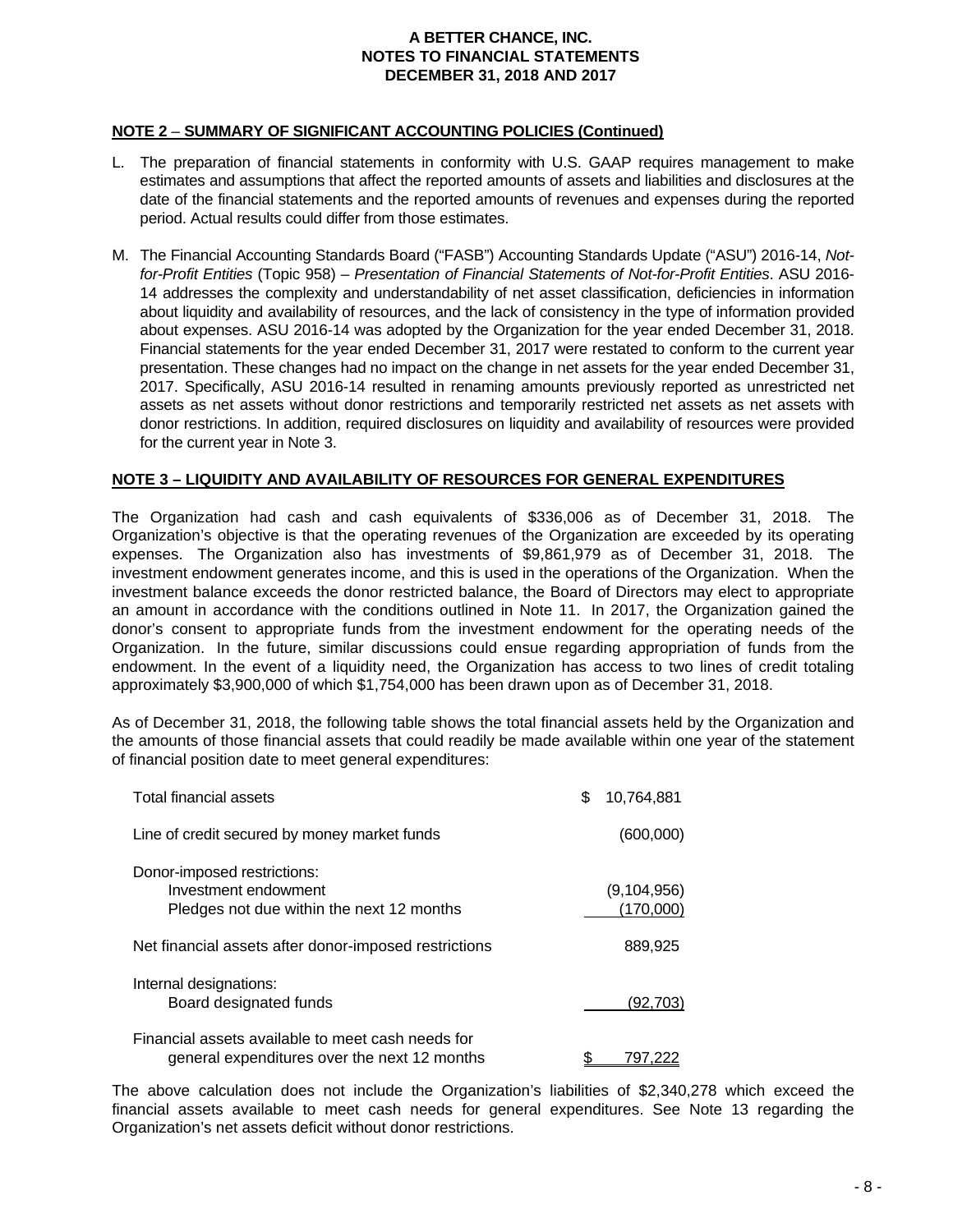# **NOTE 4 – GRANTS AND PLEDGES RECEIVABLE, NET**

Grants and pledges receivable consist of the following as of December 31:

|                                                                                      | 2018                                |   | 2017                            |
|--------------------------------------------------------------------------------------|-------------------------------------|---|---------------------------------|
| Amount due in less than one year<br>Amount due from one to five years                | \$<br>455,270<br>170,000<br>625,270 | S | 884,142<br>266,000<br>1,150,142 |
| Less: allowance for doubtful accounts<br>Less: unamortized discount to present value | (50,891)<br>(7,483)                 |   | (97,960)<br>(7, 572)            |
|                                                                                      | 566.896                             |   | .044.610                        |

The pledges to be received after one year are recorded net of discounts at risk adjusted interest rates ranging from 2.46% to 2.55% as of December 31, 2018 and 1.93% to 2.70% as of December 31, 2017 to reflect the present value of future cash flows. The amortization of the discount is reflected as additional contribution revenue in the accompanying financial statements.

# **NOTE 5 – INVESTMENTS AND FAIR VALUE MEASUREMENTS**

Investments consist of the following as of December 31:

|                                                    | 2018            | 2017       |
|----------------------------------------------------|-----------------|------------|
| Equity securities                                  | \$<br>4,572,022 | 5,690,745  |
| Fixed income mutual funds (Note 7)                 | 2,752,760       | 2,968,951  |
| Corporate bonds                                    | 517,999         | 533,410    |
| U.S. Treasury and other U.S. government securities | 1,000,493       | 903,129    |
| Money market funds (Note 7)                        | 1,018,705       | 877,375    |
|                                                    | 9,861,979       | 10,973,610 |

Investments are subject to market volatility that could change their carrying value in the near term.

Investment activity consists of the following for the years ended December 31:

|                        | 2018             | 2017      |
|------------------------|------------------|-----------|
| Interest and dividends | \$<br>243,381    | 243,975   |
| Unrealized (loss) gain | (1, 194, 231)    | 327,509   |
| Realized gain          | 338,459          | 984,055   |
| Investment fees        | (68, 874)        | (76, 438) |
|                        | <u>(681,265)</u> | 1.479.101 |

In determining the fair value, the Organization utilizes valuation techniques that maximize the use of observable inputs and minimize the use of unobservable inputs to the extent possible in its assessment of fair value.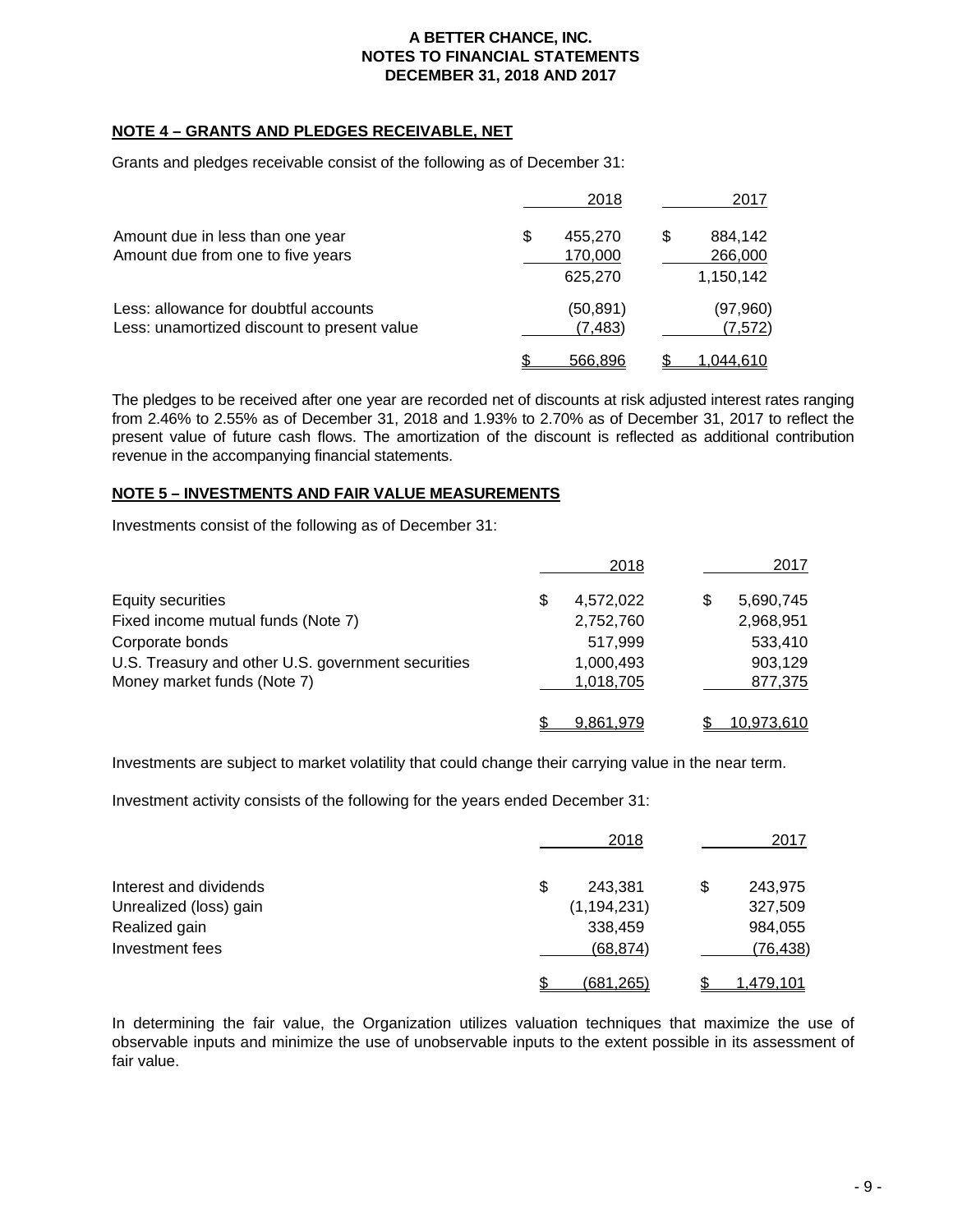#### **NOTE 5 – INVESTMENTS AND FAIR VALUE MEASUREMENTS (Continued)**

The fair value hierarchy defined three levels as follows:

Level 1: Valuations based on quoted prices (unadjusted) in an active market that are accessible at the measurement date for identical assets or liabilities. The fair value hierarchy gives the highest priority to Level 1 inputs.

Level 2: Valuations based on observable inputs other than Level 1 prices such as quoted prices for similar assets or liabilities; quoted prices in inactive markets; or model-derived valuations in which all significant inputs are observable or can be derived principally from or corroborated with observable market data.

Level 3: Valuations based on unobservable inputs are used when little or no market data is available. The fair value hierarchy gives lowest priority to Level 3 inputs.

Investments in equities, fixed income mutual funds, U.S. treasury bills and money market funds are valued using market prices in active markets (Level 1). Level 1 instrument valuations are obtained from real-time quotes for transactions in active exchange markets involving identical assets. Investments in corporate bonds and government securities are valued using quoted prices in inactive markets (Level 2). Level 2 instruments valuations are obtained from similar assets or model-derived valuations in which all significant inputs are observable or can be derived principally from or corroborated with observable market data.

Financial assets carried at fair value as of December 31, 2018 are classified in the table as follows:

| ASSETS CARRIED AT FAIR VALUE: | Level 1         | Level <sub>2</sub> | Total<br>2018   |
|-------------------------------|-----------------|--------------------|-----------------|
| Investments:                  |                 |                    |                 |
| <b>Equity securities</b>      |                 |                    |                 |
| U.S. large cap                | \$<br>2,823,491 | \$                 | \$<br>2,823,491 |
| U.S. small/mid value          | 543,847         |                    | 543,847         |
| U.S. small/mid growth         | 449,550         |                    | 449,550         |
| Developed international       | 533,702         |                    | 533,702         |
| Emerging markets and others   | 221,432         |                    | 221,432         |
|                               | 4,572,022       |                    | 4,572,022       |
| Mutual funds                  |                 |                    |                 |
| Fixed income                  | 1,373,756       |                    | 1,373,756       |
| Equity index                  | 1,379,004       |                    | 1,379,004       |
|                               | 2,752,760       |                    | 2,752,760       |
| Corporate bonds               |                 | 517,999            | 517,999         |
| Government securities         |                 | 1,000,493          | 1,000,493       |
| Money market funds            | 1,018,705       |                    | 1,018,705       |
|                               | 1,018,705       | 1,518,492          | 2,537,197       |
|                               |                 |                    |                 |
| TOTAL ASSETS AT FAIR VALUE    | 8,343,487       | <u>1,518,492</u>   | 9,861,979       |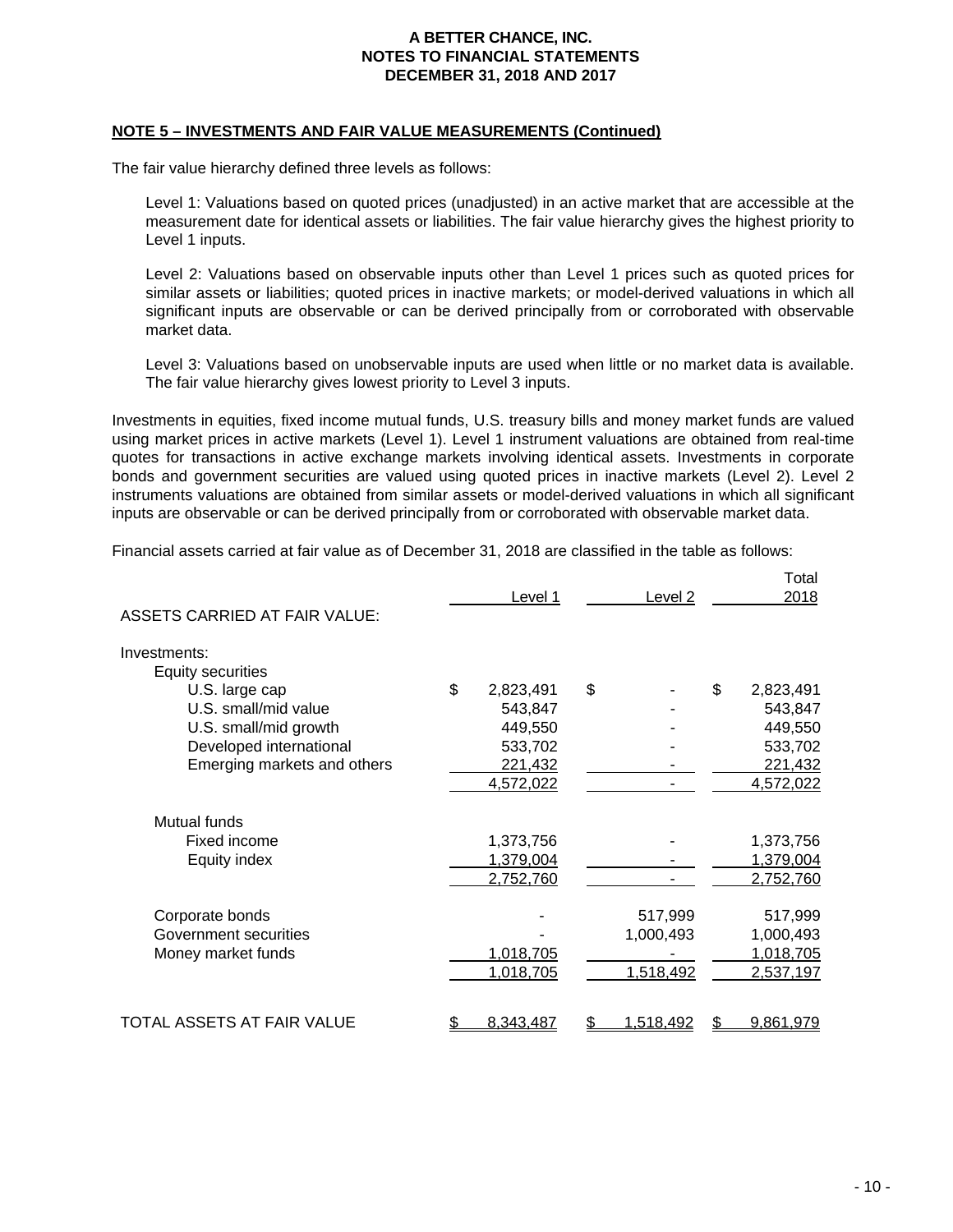# **NOTE 5 – INVESTMENTS AND FAIR VALUE MEASUREMENTS (Continued)**

Financial assets carried at fair value as of December 31, 2017 are classified in the table as follows:

| <b>ASSETS CARRIED AT FAIR VALUE:</b> | Level 1         | Level 2         |    | Total<br>2017 |
|--------------------------------------|-----------------|-----------------|----|---------------|
| Investments:                         |                 |                 |    |               |
| <b>Equity securities</b>             |                 |                 |    |               |
| U.S. large cap                       | \$<br>3,340,383 | \$              | \$ | 3,340,383     |
| U.S. small/mid value                 | 621,530         |                 |    | 621,530       |
| U.S. small/mid growth                | 540,632         |                 |    | 540,632       |
| Developed international              | 742,008         |                 |    | 742,008       |
| Emerging markets and others          | 446,192         |                 |    | 446,192       |
|                                      | 5,690,745       |                 |    | 5,690,745     |
| <b>Mutual funds</b>                  |                 |                 |    |               |
| Fixed income                         | 1,326,341       |                 |    | 1,326,341     |
| Equity index                         | 1,642,610       |                 |    | 1,642,610     |
|                                      | 2,968,951       |                 |    | 2,968,951     |
| Corporate bonds                      |                 | 533,410         |    | 533,410       |
| Government securities                |                 | 903,129         |    | 903,129       |
| Money market funds                   | 877,375         |                 |    | 877,375       |
|                                      | 877,375         | 1,436,539       |    | 2,313,914     |
|                                      |                 |                 |    |               |
| TOTAL ASSETS AT FAIR VALUE           | \$<br>9,537,071 | \$<br>1,436,539 | S  | 10,973,610    |

The availability of observable market data is monitored to assess the appropriate classification of financial instruments within the fair value hierarchy. Changes in economic conditions or model-based valuation techniques may require the transfer of financial instruments from one fair value level to another. In such instances, the transfer is reported at the end of the reporting period. For the years ended December 31, 2018 and 2017, there were no transfers in or out of levels 1, 2 or 3.

#### **NOTE 6 – PROPERTY AND EQUIPMENT**

Property and equipment consist of the following as of December 31:

|                                                               | 2018                   | 2017                   | Estimated<br>Useful Lives |
|---------------------------------------------------------------|------------------------|------------------------|---------------------------|
| Furniture and equipment<br>Leasehold improvements             | \$<br>68,767<br>48,525 | \$<br>68,767<br>48,525 | 3 Years<br>7-10 Years     |
| Total cost<br>Less: accumulated depreciation and amortization | 117.292<br>(104,393)   | 117,292<br>(86,010)    |                           |
| Net book value                                                | 12.899                 | 31,282                 |                           |

Depreciation and amortization expense amounted to \$18,383 and \$21,922 for the years ended December 31, 2018 and 2017, respectively.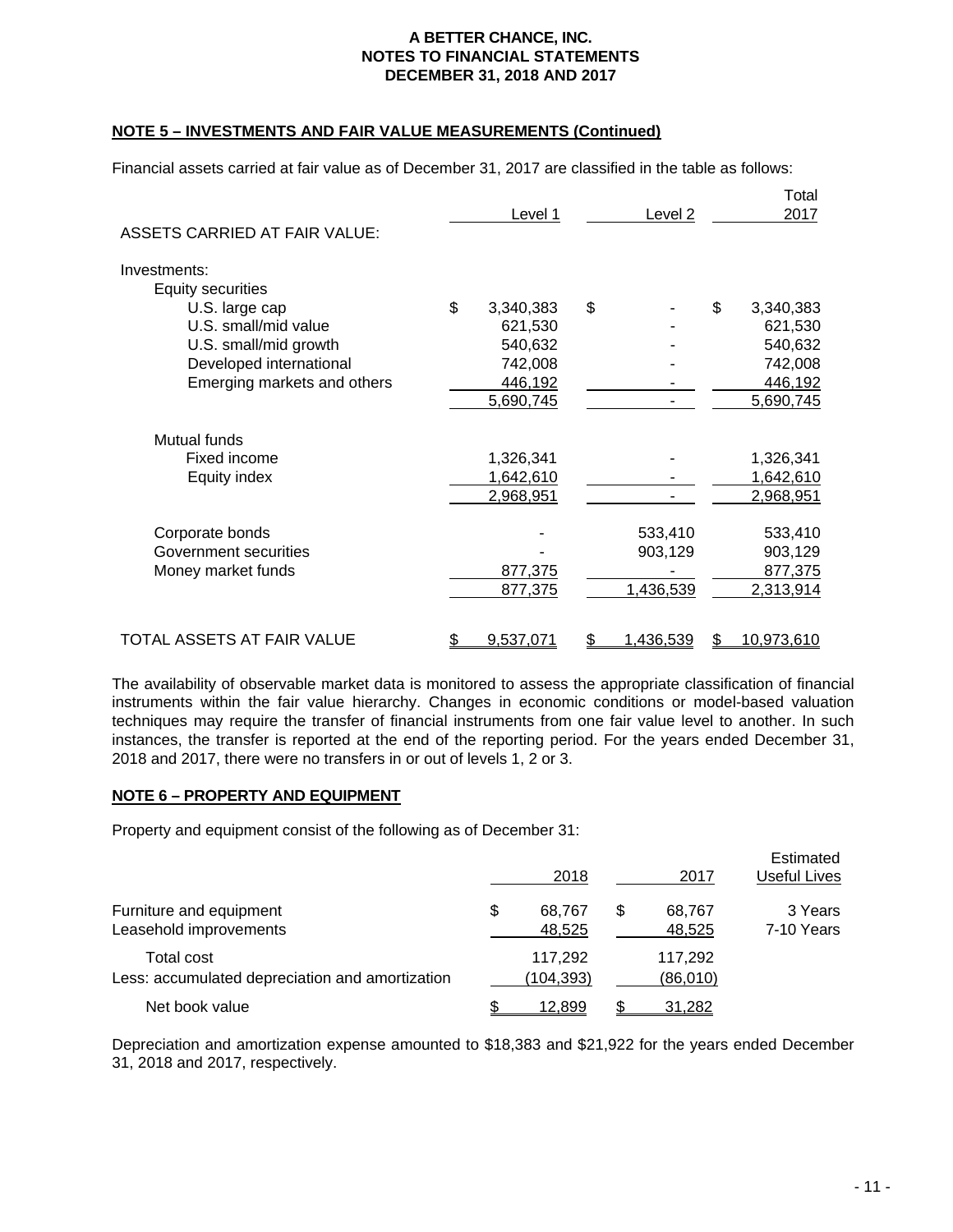# **NOTE 7 – BANK LINES OF CREDIT**

The Organization has a revolving line of credit of \$600,000 with a financial institution. The line bears interest at the prime rate (5.25% as of December 31, 2018) and will expire on August 31, 2019. The line is payable on demand and borrowings are secured by \$600,000 in money market funds owned by the Organization. As of December 31, 2018 and 2017, the outstanding balance amounted to \$0. As of June 27, 2019, the outstanding balance amounted to \$0

The Organization has another line of credit account with a financial institution that is secured by the Organization's investments. There is no expiration date on this line. Such investments ("pledged collateral") are segregated and consist of equity and fixed income securities. The maximum amount of credit is equal to 70% of the fair value of the pledged collateral less outstanding loan balances and accrued finance charges. The line bears a variable interest rate equal to the LIBOR rate plus 3% resulting in a rate of 5.38% and 4.56% as of December 31, 2018 and 2017, respectively. The loan is payable on demand and is secured by pledged collateral with a fair value of \$4,775,301 and \$5,232,801 as of December 31, 2018 and 2017, respectively. The outstanding balance amounted to \$1,754,000 and \$1,454,000 as of December 31, 2018 and 2017, respectively. As of June 27, 2019, the outstanding balance amounted to \$2,554,000.

Interest expense incurred for the lines of credit amounted to \$61,381 and \$86,099 for the years ended December 31, 2018 and 2017, respectively.

## **NOTE 8 – CONTRIBUTIONS AND GRANTS**

Contributions and grant revenues consist of the following for the years ended December 31:

|                                           |   | 2018               |   | 2017                 |
|-------------------------------------------|---|--------------------|---|----------------------|
| <b>Institutions</b><br><b>Individuals</b> | S | 920,158<br>578,057 | S | 839,703<br>1,126,398 |
|                                           |   | .498.215           |   | 1,966,101            |

# **NOTE 9 – RETIREMENT PLANS**

- A. The Organization has a frozen defined contribution retirement plan that used to cover all eligible employees. Employees were eligible to participate in the plan after completion of two years of service. The benefits were completely vested immediately after eligibility occurred.
- B. The Organization has a 401(k) plan (the "Plan") effective January 1, 2012. All employees other than those classified as temporary employees are eligible to participate in the salary deferral contribution and the safe harbor non-elective portions of the Plan upon their date of hire. Employees other than those classified as temporary employees are eligible to participate in the non-safe harbor non-elective portion of the Plan after a one-year period of service. For the years ended December 31, 2018 and 2017, the Organization elected to make a safe harbor non-elective contribution of 3% of each eligible participant's compensation and these benefits are 100% vested. For the years ended December 31, 2018 and 2017, the Organization elected to make a contribution to the non-safe harbor portion of the Plan of an additional 2% of each eligible participant's compensation for the portion of compensation within the social security earnings base and 7% on the compensation above the social security earnings base. These benefits vest at 20% per year over five years of service. Contributions to the Plan for the years ended December 31, 2018 and 2017 amounted to \$83,125 and \$96,242, respectively.

#### **NOTE 10** – **COMMITMENTS AND CONTINGENCIES**

A. The Organization leases office space in New York, California, and Georgia. The Organization has an outstanding letter of credit of \$105,608 as security for the New York office lease. In addition to the base rent for its premises, the Organization is required to pay its allocated share of taxes and operating costs. The Organization also has entered into non-cancelable operating leases for office equipment. Minimum annual rentals for real property and equipment are approximately as follows for years ended subsequent to December 31, 2018: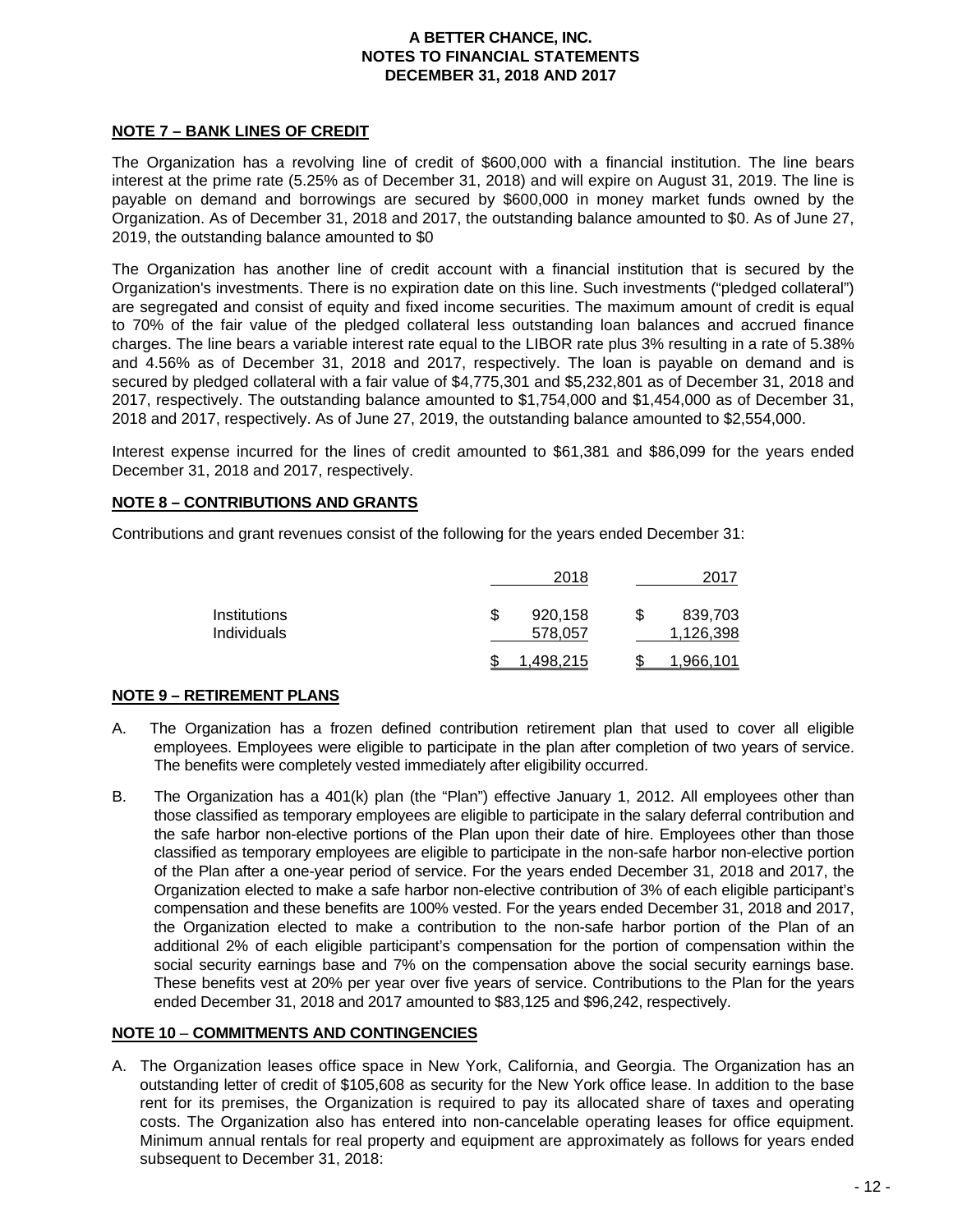#### **NOTE 10** – **COMMITMENTS AND CONTINGENCIES (Continued)**

|      | Real          |               |               |
|------|---------------|---------------|---------------|
|      | Property      | Equipment     | Total         |
| 2019 | 393,000<br>\$ | 114,000<br>\$ | \$<br>507,000 |
| 2020 | 395,000       | 114,000       | 509,000       |
| 2021 | 177,000       | 114,000       | 291,000       |
| 2022 | 49,000        | 114,000       | 163,000       |
| 2023 | 38,000        |               | 38,000        |
|      | 1,052,000     | \$<br>456,000 | 1,508,000     |

The rental commitment presented above does not include certain operating leases, which are currently on a month-to-month basis.

Rent expense for each year is based on the total lease commitment recognized over the life of the lease on a straight-line basis. As of December 31, 2018 and 2017, a deferred rent liability of \$107,751 and \$136,497, respectively, is included in the accompanying statements of financial position, under the straight lining method of accounting.

Rent expense for real property (including real estate tax escalation charges and other operating expenses) for the years ended December 31, 2018 and 2017 amounted to approximately \$366,000 and \$347,000, respectively .

Rent expense for equipment for the years ended December 31, 2018 and 2017, amounted to approximately \$90,000 and \$72,000, respectively.

B. The Organization believes it has no uncertain tax positions as of December 31, 2018 and 2017, in accordance with Accounting Standards Codification ("ASC") Topic 740, "Income Taxes", which provides standards for establishing and classifying any tax provisions for uncertain tax positions.

# **NOTE 11 – NET ASSETS WITH DONOR RESTRICTIONS**

With donor restriction net assets are available for the following purposes as of December 31:

|                                                                                                                              |            | 2018               | 2017               |
|------------------------------------------------------------------------------------------------------------------------------|------------|--------------------|--------------------|
| Contributions with purpose and time restrictions:<br>Scholarships                                                            | \$         | \$                 | 10,226             |
| Contributions with time restrictions<br>Specific programs (time/purpose)                                                     |            | 450.537<br>270,000 | 874,074<br>597,043 |
|                                                                                                                              | 720,537    |                    | 1,481,343          |
| Contributions perpetual in nature:<br>College Preparatory Schools Program<br>For a Better Life Foundation Fund - scholarship | 7,797,500  |                    | 7,797,500          |
| for schools                                                                                                                  | 1.200.000  |                    | 1.200.000          |
| Diana Ross scholarships                                                                                                      |            | 57,456             | 57,456             |
| Safety net program                                                                                                           |            | 50,000             | 50,000             |
| Unappropriated earnings from endowment                                                                                       |            | 60,869             | 1,138,153          |
|                                                                                                                              | 9,165,825  |                    | 10,243,109         |
| Perpetual trust                                                                                                              |            | 953,020            | 1,093,373          |
| Total                                                                                                                        | 10,839,382 |                    | 12,817,825         |

Net assets released from restrictions amounted to \$1,210,646 and \$583,519, during the years ended December 31, 2018 and 2017, respectively, by incurring expenses or the passage of time, thus satisfying the restricted purposes.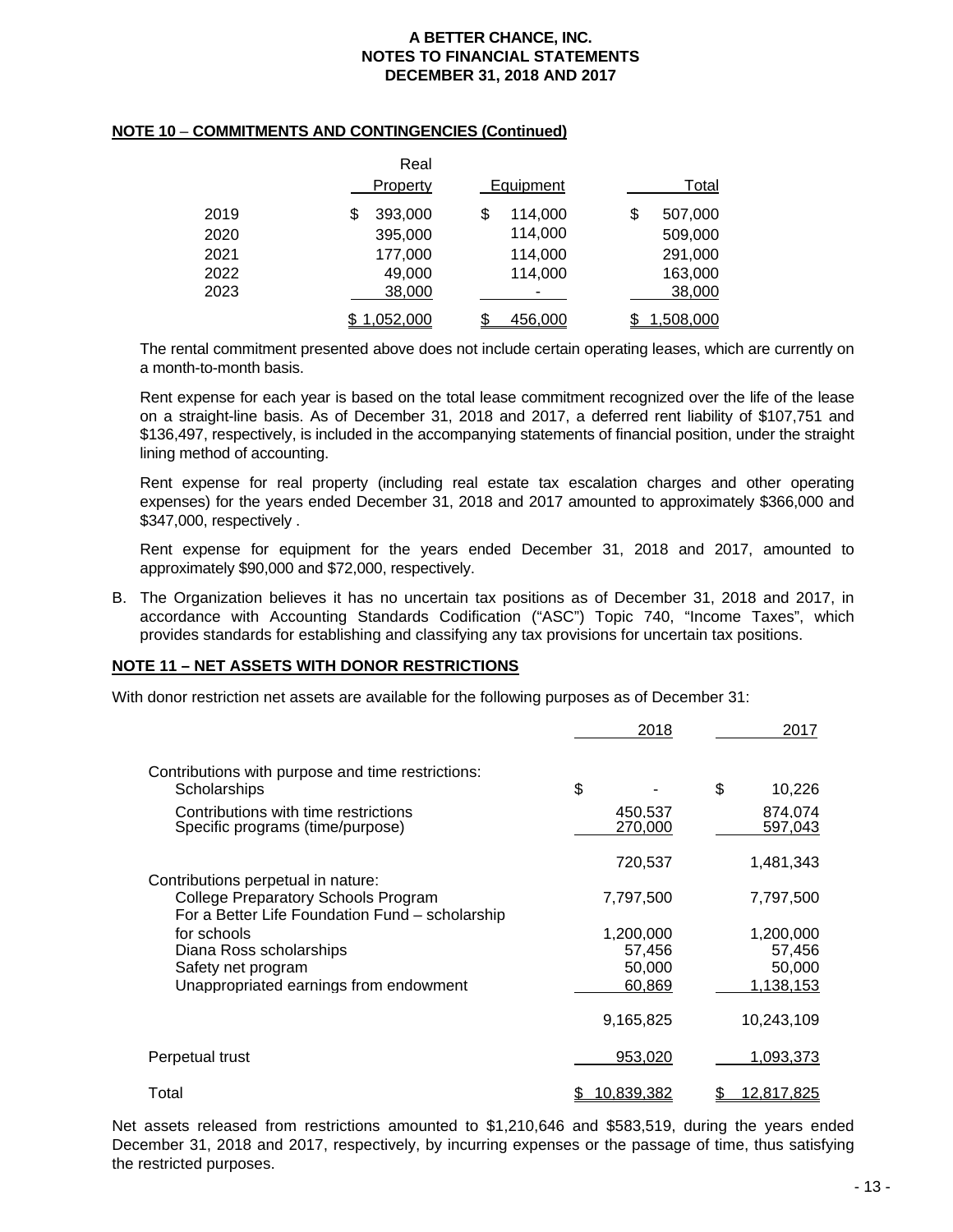# **NOTE 11 – NET ASSETS WITH DONOR RESTRICTIONS (Continued)**

As required by U.S. GAAP, net assets associated with endowment funds are classified and reported based on the existence or absence of donor-imposed restrictions. The Organization is subject to the Massachusetts-enacted version of the Uniform Prudent Management of Institutional Funds Act ("UPMIFA") in relation to its donor restricted endowment funds. The Board of Directors of the Organization has interpreted the Massachusetts-enacted version of UPMIFA as allowing the Organization to appropriate for expenditure or accumulate as much of an endowment fund as the Organization determines is prudent for the uses, benefits, purposes and duration for which the endowment funds are established, subject to the intent of the donor as expressed in the gift instrument. The earnings from the endowment funds shall be classified as net assets with donor restrictions until appropriated for expenditure by the Board of Directors.

The Organization's endowment investment policy is to invest primarily in a mix of equities and fixed income securities based on an asset allocation to satisfy its overall endowment financial and investment objectives, such as to preserve the principal, protect against inflation, receive stable returns and achieve long-term growth. The Organization relies on a total return strategy in which investment returns are achieved through both capital appreciation (realized and unrealized) and current yield (interest and dividends).

The objective of the endowment spending policy is to provide a steady, growing income stream to support the Organization's programs while providing sufficient reinvestment to protect the endowment from inflation. Endowment spending is set at 5% of the three-year moving average of the market value of the endowment funds at the end of each year.

Changes in endowment net assets as of December 31, 2018 are as follows:

|                                                                                                      | Without donor<br>restrictions -<br><b>Board Designated</b> |   | With donor<br>restrictions-<br>Endowment | Total<br>2018                 |
|------------------------------------------------------------------------------------------------------|------------------------------------------------------------|---|------------------------------------------|-------------------------------|
| Investment loss on endowments<br>Board appropriated to operations<br>Board appropriated interest and | \$<br>(2,601)<br>۰                                         | S | (658, 939)<br>(200,000)                  | \$<br>(661, 540)<br>(200,000) |
| dividends to operations                                                                              |                                                            |   | (218, 345)                               | (218, 345)                    |
| Endowment net assets, beginning of year                                                              | 95.304                                                     |   | 10.243.109                               | 10,338,413                    |
| Endowment net assets, end of year                                                                    | \$<br>92.703                                               |   | 9.165.825                                | 9,258,528                     |

Changes in endowment net assets as of December 31, 2017 are as follows:

|                                                                                                                                  | Without donor<br>restrictions -<br><b>Board Designated</b> | With donor<br>restrictions-<br>Endowment   | Total<br>2017                            |
|----------------------------------------------------------------------------------------------------------------------------------|------------------------------------------------------------|--------------------------------------------|------------------------------------------|
| Repurposed contributions<br>Investment gain on endowments<br>Board appropriated to operations<br>Board appropriated interest and | \$<br>12,971<br>٠                                          | (2,000,000)<br>S<br>1,479,296<br>(500,000) | \$ (2,000,000)<br>1,492,267<br>(500,000) |
| dividends to operations                                                                                                          |                                                            | (195, 055)                                 | (195, 055)                               |
| Endowment net assets, beginning of year                                                                                          | 82,333                                                     | 11,458,868                                 | 11,541,201                               |
| Endowment net assets, end of year                                                                                                | 95,304                                                     | 10.243.109<br>S                            | 10.338.413<br>\$.                        |

Interest and dividends from donor restricted endowment funds are restricted for specific purposes and are presented as with donor restriction investment activity and Board appropriations in the statements of activities.